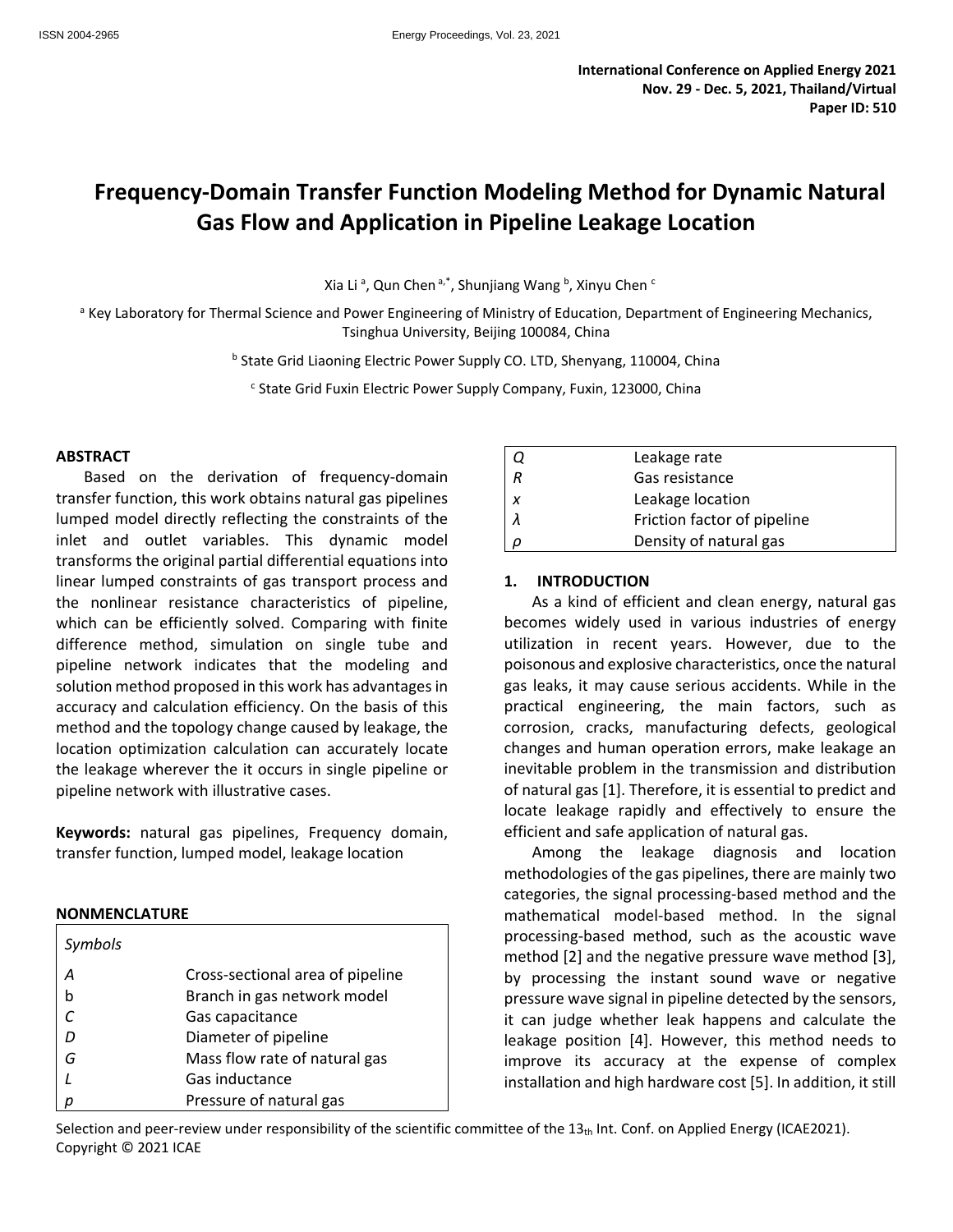presents difficulties in small leakages detection and location of natural gas systems [6].

While theoretically, the mathematical model-based leakage diagnosis and location method can locate the precise leakage point under slow and small leakages [7]. An intractable problem is that the pipeline dynamic transmission model is complicated to solve directly. Therefore, some assumptions are made to simplify the model. Assuming the input and the output flow rate of a pipeline are equal under normal operation condition, the volume or mass balance method can diagnose a leakage when the difference between the two flows goes beyond a threshold value [8]. This method usually provide little information about leakage location [2]. Another simplification, the pressure gradient method, assumes that the pressure gradient along the length of pipeline is linear, and locates leakage at the inflection point of the pressure gradient in the pipeline [9]. But in practice, pressure distribution along the pipeline is nonlinear as the density and velocity varies along the pipeline. Therefore, the linear pressure gradient assumption may reduce the location accuracy of this method.

Another mathematical model-based method, realtime model method, including inverse transient analysis approach [10] and state estimation method [11] and etc. In the real-time model simulation solving the dynamic gas transmission model in pipeline, the original nonlinear partial differential equations (PDE) are transformed into a series of linear algebraic equations in discrete time and space by finite difference method (FDM) after linearization [12]. The leak parameters are obtained by minimizing the error between the model numerical simulation and the available measured data using optimization method [5]. However, the system state variables and leakage parameters can only be obtained at discrete space points due to the introduction of FDM. It means that to get accurate leakage position and leakage rate, it is necessary to increase the number of pipeline segments [13], which simultaneously increases the number of variables and the dimension of equations in simulation model and further results high calculation amount and slow convergence speed of this method. Therefore, the real-time method needs to make a tradeoff between high computational cost and low leakage location accuracy. Besides, there is less study on leakage location of natural gas networks.

Considering the compressibility of natural gas and the characteristics of pipeline dynamic flow, this paper aims to obtain natural gas pipeline lumped model directly reflecting the constraints of the inlet and outlet variables by introducing frequency-domain transfer function, as elaborated in Section 2. Section 3 solves the lumped model and states its advantages in accuracy and calculation efficiency by comparison with a classical approach, FMD. Based on model simulation, the leakage location optimization algorithm can accurately locate when leak happens, wherever the leak occurs in single pipeline or pipeline network. As illustrative examples, case studies of leakage location in single tube and pipeline network are provided in Section 4.

### **2. FREQUENCY-DOMAIN TRANSFER FUNCTION MODEL OF PIPELINE GAS FLOW**

This section establishes the gas dynamic flow model assuming that

- 1) The variation of natural gas temperature along the pipeline can be neglected.
- 2) Only considers one-dimensional gas flow along the pipeline.
- 3) The pipeline cross-sectional area is constant.

#### *2.1 Pipeline dynamic gas flow model*

The nonlinear PDEs, including mass conservation equation (1), the momentum conservation equation (2) and the gas state equation (3), describe the constraints among velocity, density and pressure of natural gas transported in pipeline [14].

$$
\frac{\partial \rho}{\partial t} + \frac{\partial \rho \mathbf{v}}{\partial x} = 0 \tag{1}
$$

$$
\frac{\partial \rho v}{\partial t} + \frac{\partial \rho v^2}{\partial x} = -\frac{\partial \rho}{\partial x} - \frac{\lambda \rho v^2}{2D} - \rho g \sin \theta
$$
 (2)

$$
p = \rho c_s^2 / \gamma \tag{3}
$$

In the three equations, *ρ*, *v* and *p* respectively denote density, velocity and pressure of gas along pipeline. *t* is time, and *x* is the position in pipeline. *λ, D and θ*  respectively represent friction factor, diameter and inclination angle of pipeline. *g, cs* and *γ* are gravitational acceleration, sound speed in natural gas and adiabatic compressibility factor of natural gas, respectively. The second term in Eq. (2) is the convective term. When the gas velocity is much smaller than the speed of sound, this convective term approaches zero and can be neglected in engineering practice. Inclination angle of pipeline is neglected here. As the mass flow rate *G* is the product of *ρ*, *v* and the cross-sectional area of pipeline *A*, Eq. (1)(2) expressed with *G* are

$$
\frac{\gamma A}{c_s^2} \frac{\partial p}{\partial t} + \frac{\partial G}{\partial x} = 0
$$
 (4)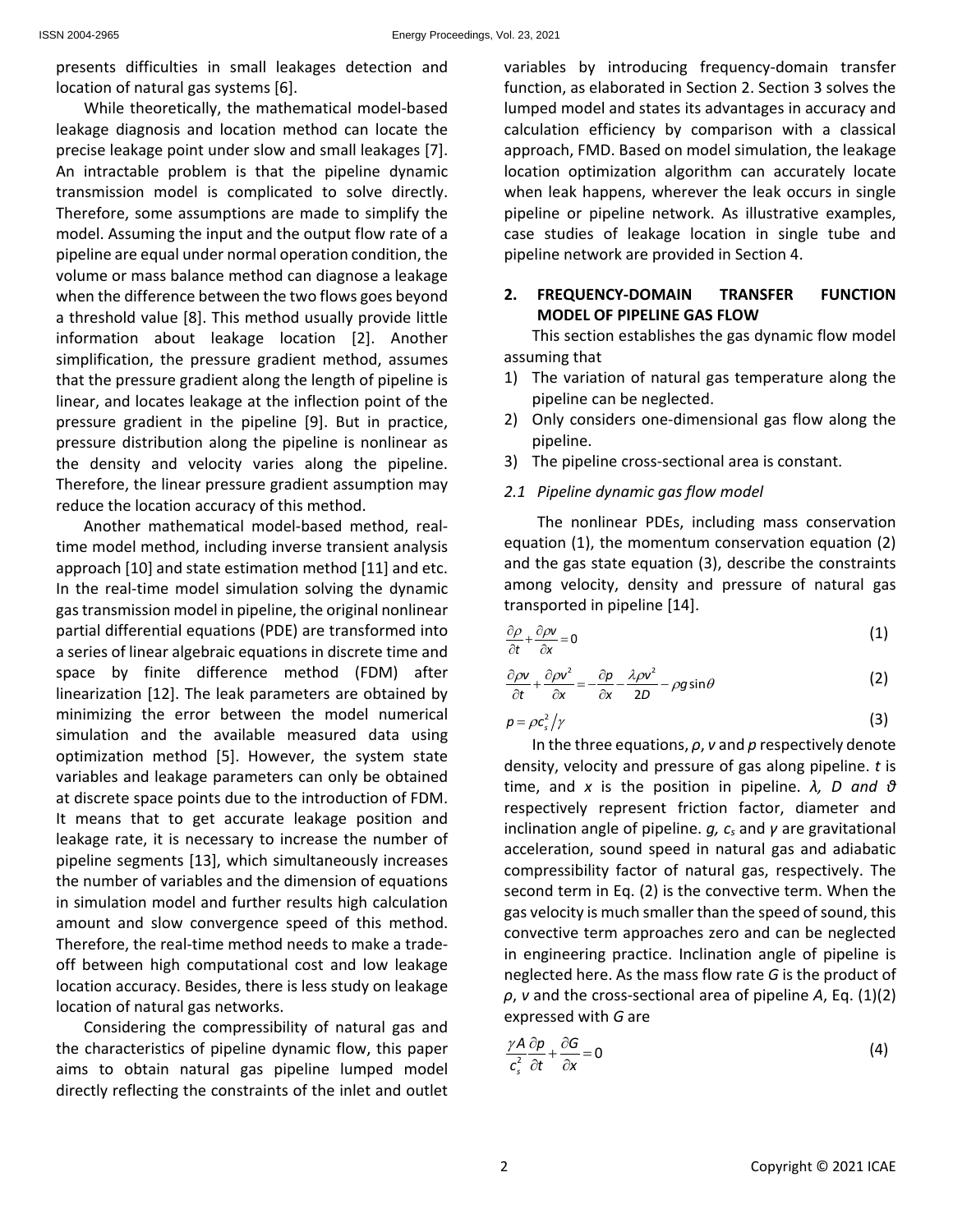$$
\frac{1}{A}\frac{\partial G}{\partial t} + \frac{\partial p}{\partial x} + \frac{\lambda c_s^2 G^2}{2\gamma A^2 D p} = 0
$$
\n(5)

Eq. (4)(5) can be expressed as

$$
C\frac{\partial p}{\partial t} + \frac{\partial G}{\partial x} = 0
$$
  
\n
$$
L\frac{\partial G}{\partial t} + \frac{\partial p}{\partial x} + RG = 0
$$
\n(6)

when making the following definition

$$
C = \frac{\gamma A}{c_s^2}, \quad L = \frac{1}{A}, \quad R = \frac{\lambda c_s^2 G}{2\gamma A^2 D \rho}
$$
 (7)

where *C*, *L* and *R* are respectively analogous to capacitance, inductance and resistance in the circuit. Capacitance reflects the compressibility of natural gas, inductance describes the inertia of natural gas flow in the pipeline, and resistance reflects the friction effect of pipeline on natural gas flow.

The boundary conditions are

$$
p(x,t)|_{x=0} = p_{in}(t), G(x,t)|_{x=0} = G_{in}(t)
$$
 (8)

The Fourier Transform of Eq. (6)(8) with respect to the time *t* are

$$
\frac{d\tilde{G}}{dx} = -j\omega C \cdot \tilde{\rho}
$$
\n
$$
\frac{d\tilde{\rho}}{dx} = -\left(j\omega L + R_f\right)\tilde{G}
$$
\n(9)

$$
\tilde{p}(x,\omega)\big|_{x=0} = \tilde{p}_{in}, \quad \tilde{G}(x,\omega)\big|_{x=0} = \tilde{G}_{in}
$$
 (10)

Variables with overline are their corresponding values in frequency domain.  $R_f$  is the tube frequency-domain flow resistance, and its expression is

$$
R_f = \mathbf{F}[RG]/\tilde{G}
$$
 (11)

F[ ] represents the Fourier Transform of variables. Eq. (9) shows that the original PDEs are transformed to ordinary differential equation (ODE) which can be solved theoretically. And the general solution of Eq. (9) is

$$
p = \alpha \exp(\gamma_g x) + \beta \exp(-\gamma_g x)
$$
  
\n
$$
G = -\frac{\alpha}{Z_g} \exp(\gamma_g x) + \frac{\beta}{Z_g} \exp(-\gamma_g x)
$$
\n(12)

In this equation, the expression of *Zc* and *γ* is

$$
\gamma_g = \sqrt{j\omega C(j\omega L + R_f)}, \quad Z_g = \sqrt{\frac{j\omega L + R_f}{j\omega C}}
$$
(13)





Substitute the boundary conditions Eq. (10) into Eq. (12), we obtained the expression of *α* and *β* is

$$
\alpha = (\tilde{\rho}_{in} - Z_g \tilde{G}_{in})/2, \quad \beta = (\tilde{\rho}_{in} + Z_g \tilde{G}_{in})/2 \tag{14}
$$

Then the analytical solution is

$$
\tilde{\rho}_{out} = \tilde{\rho}_{in} \cosh(\gamma_g l) - Z_g \tilde{G}_{in} \sinh(\gamma_g l)
$$
\n
$$
\tilde{G}_{out} = -\frac{1}{Z_g} \tilde{\rho}_{in} \sinh(\gamma_g l) + \tilde{G}_{in} \cosh(\gamma_g l)
$$
\n(15)

*l* is the length of pipeline. The transfer function matrix  $H(\omega)$  between inlet and outlet parameters is

$$
\begin{bmatrix} \tilde{p}_{out} \\ \tilde{G}_{out} \end{bmatrix} = \boldsymbol{H} \begin{bmatrix} \tilde{p}_{in} \\ \tilde{G}_{in} \end{bmatrix}, \quad \boldsymbol{H} = \begin{bmatrix} \cosh(\gamma_g l) & -Z_g \sinh(\gamma_g l) \\ -\frac{1}{Z_g} \sinh(\gamma_g l) & \cosh(\gamma_g l) \end{bmatrix}
$$
(16)

Eq. (16) gives the direct constraints between variables at the inlet and outlet of pipeline in frequency domain. By Fourier Transform and theoretically solving ODEs, the original PDEs are transformed into linear lumped gastransport constraints(16) and nonlinear flow resistance characteristics (11) of pipeline.

Meanwhile, Eq. (16) can also describe an equivalent π-type circuit shown in Fig.1. The branch constraints can be written in general form

$$
\tilde{G}_{\rm b} = y_{\rm b} \left( \tilde{p}_{\rm b} + \tilde{E}_{\rm b} \right) \tag{17}
$$

where  $G_b$  is the mass flow rate through the branch,  $p_b$  is the branch pressure drop,  $y_b$  is branch admittance and is the reciprocal of branch frequency-domain resistances *Z*<sup>1</sup> to  $Z_3$  shown in Fig. 1.  $E_b$  is the pressure rise caused by compressor in the pipeline.

It is worth noting that different from the study in [14] and [15], this paper does not directly linearize the square term of velocity in the PDEs, that is, the velocity is not constant. And its variation with the natural gas flow along the pipeline at different locations and times can be considered in the model. Therefore, in pipelines with drastic velocity changes, the numerical solution of this model can still ensure high accuracy.

#### *2.2 Pipeline network model*

According to the topology of pipelines in network, connecting frequency-domain equivalent models of all pipelines at junctions, the network frequency-domain equivalent model is obtained.

For the pipeline network with *n* tubes, the branch constraints can be expressed as the matrix equations shown in Eq. (18). *y*<sup>b</sup> is a 3*n*x3*n* matrix

$$
\tilde{\boldsymbol{G}}_{\rm b} = \boldsymbol{y}_{\rm b} \left( \tilde{\boldsymbol{p}}_{\rm b} + \tilde{\boldsymbol{E}}_{\rm b} \right) \tag{18}
$$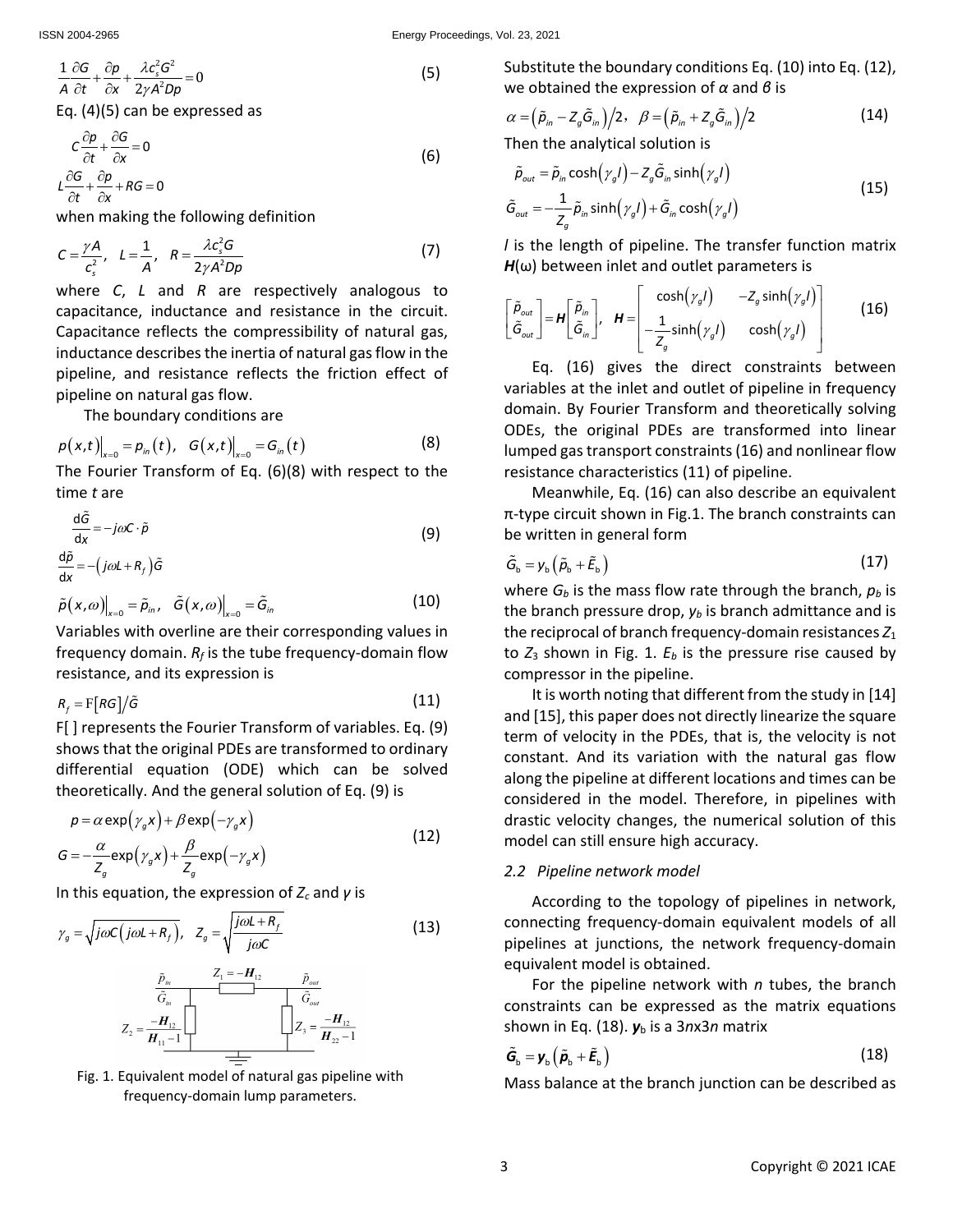$$
A_{\rm s}\tilde{G}_{\rm b}=\tilde{G}_{\rm n} \tag{19}
$$

 $G_n$  is the matrix of injection flow rate at all nodes.  $A_s$  is node-branch incidence matrix in Equivalent model of pipeline network. Relation between the node pressure  $p_n$ and the branch pressure drop  $p_{\rm b}$  is

$$
\boldsymbol{A}_{s}^{\mathrm{T}}\tilde{\boldsymbol{p}}_{n}=\tilde{\boldsymbol{p}}_{b}
$$
 (20)

Substituting (18) (20) into (19) can provide the relation among the pressure and mass flow rate of nodes in system equivalent model, as shown in Eq. (21).

$$
\tilde{\boldsymbol{G}}_{n} - \boldsymbol{A}_{s} \boldsymbol{y}_{b} \tilde{\boldsymbol{E}}_{b} = \boldsymbol{A}_{s} \boldsymbol{y}_{b} \boldsymbol{A}_{s}^{T} \tilde{\boldsymbol{p}}_{n}
$$
\n(21)

Set

$$
\tilde{\mathbf{G}}_{n}^{*} = \tilde{\mathbf{G}}_{n} - \mathbf{A}_{s} \mathbf{y}_{b} \tilde{\mathbf{E}}_{b}, \quad \mathbf{Y}_{s} = \mathbf{A}_{s} \mathbf{y}_{b} \mathbf{A}_{s}^{T}
$$
\n(22)

then Eq. (21) can be expressed as

$$
\tilde{\mathbf{G}}_{n}^{*} = \mathbf{Y}_{s}\tilde{\mathbf{p}}_{n} \tag{23}
$$

In Engineering practice, the nodes in pipeline network include pressure-given nodes (natural gas source) and injection-given nodes (natural gas load and middle transport nodes). We define the pressure of pressure-given nodes  $p<sub>p</sub>$  and the mass flow rate of injection- given nodes  $G<sub>g</sub>$  are the input of the system, and mass flow rate of pressure-given nodes *p*<sup>g</sup> and pressure of injection-given nodes  $G_p$  are the output of the system. Then the network constraints (23) can be written as

$$
\begin{bmatrix}\n\mathbf{Y}_{\text{gg}} & \mathbf{Y}_{\text{gp}} \\
\mathbf{Y}_{\text{pg}} & \mathbf{Y}_{\text{pp}}\n\end{bmatrix}\n\cdot\n\begin{bmatrix}\n\tilde{\boldsymbol{\rho}}_{\text{g}} \\
\tilde{\boldsymbol{\rho}}_{\text{p}}\n\end{bmatrix}\n=\n\begin{bmatrix}\n\tilde{\boldsymbol{\sigma}}_{\text{g}}^* \\
\tilde{\boldsymbol{\sigma}}_{\text{p}}^*\n\end{bmatrix}
$$
\n(24)

Through matrix rearrangement and equation solving, the relation between the input and output of system is obtained.

$$
\begin{bmatrix} \tilde{\boldsymbol{P}}_{g} \\ \tilde{\boldsymbol{G}}_{p}^{*} \end{bmatrix} = \boldsymbol{H}_{s} \begin{bmatrix} \tilde{\boldsymbol{P}}_{p} \\ \tilde{\boldsymbol{G}}_{g}^{*} \end{bmatrix}, \quad \boldsymbol{H}_{s} = \begin{bmatrix} -\boldsymbol{Y}_{gg}^{-1}\boldsymbol{Y}_{gp} & \boldsymbol{Y}_{gg}^{-1} \\ \boldsymbol{Y}_{pp} - \boldsymbol{Y}_{pg}\boldsymbol{Y}_{gp}^{-1}\boldsymbol{Y}_{gp} & \boldsymbol{Y}_{pg}\boldsymbol{Y}_{gg}^{-1} \end{bmatrix}
$$
(25)

Here  $H_s$  is system transfer function. It reflects the ratio between system output and input in frequency domain.

#### **3. MODEL SOLUTION AND SIMULATION OF PIPELINE GAS FLOW**

#### *3.1 Model solution*

As is known to all, in linear system, if the input variable is a cosine function of a known frequency, the output variables are also cosine functions, its amplitude is the product of input function and transfer function, and its phase is the sum of input function and transfer function. That is, if the input is

$$
X_{in} = a\cos(\omega_0 t) - b\sin(\omega_0 t) = \sqrt{a^2 + b^2}\cos(\omega_0 t + \varphi)
$$
 (26)

where *φ*=arctan(*b*/*a*). Considering the system transfer function *H*(*ω*), the output is

$$
X_{out} = |H(\omega_0)|\sqrt{a^2 + b^2} \cos(\omega_0 t + \varphi + \angle H(\omega_0))
$$
 (27)

Using fast Fourier transform (FFT) can transform the time-domain discrete input parameters of natural gas pipeline network into the sum of a series of cosine functions of known frequencies as shown in Eq. (26). With the help of transfer function given in Eq. (25), the output parameters can be obtained by simple operation of amplitude and phase at the corresponding frequency. Adding them together can offer the output results in time domain. The nonlinear pipeline resistance  $R_f$  in Eq. (11) needs to be updated according to the results of each solution.

It can be seen that frequency-domain transfer function modeling method provided in Section 2 greatly simplifies the solution process while considering the nonlinear components characteristics of pipeline.

#### *3.2 Dynamic simulation of single tube and comparison*

Three simulations are performed in this part. Simulation 1 is based on the method proposed above, Simulation 2 is based on the proposed model with a constant pipeline resistance (defined by Eq.(7)), and Simulation 3 uses the Wendroff differential format [16] to obtain the finite difference solution as the reference. As the boundary condition, the tube inlet pressure is 0.3 MPa, and the outlet mass flow rate is 1 kg/s with an increase to 1.1 kg/s at t=10 min and an increase to 2 kg/s at t=50 min. Because the transfer function method has no consideration on initial conditions, a period of historical boundary conditions can be superimposed before time 0 to reflect the influence of the initial conditions. The calculated mass flow rate at inlet and pressure at outlet varying with time are shown in Fig 2.

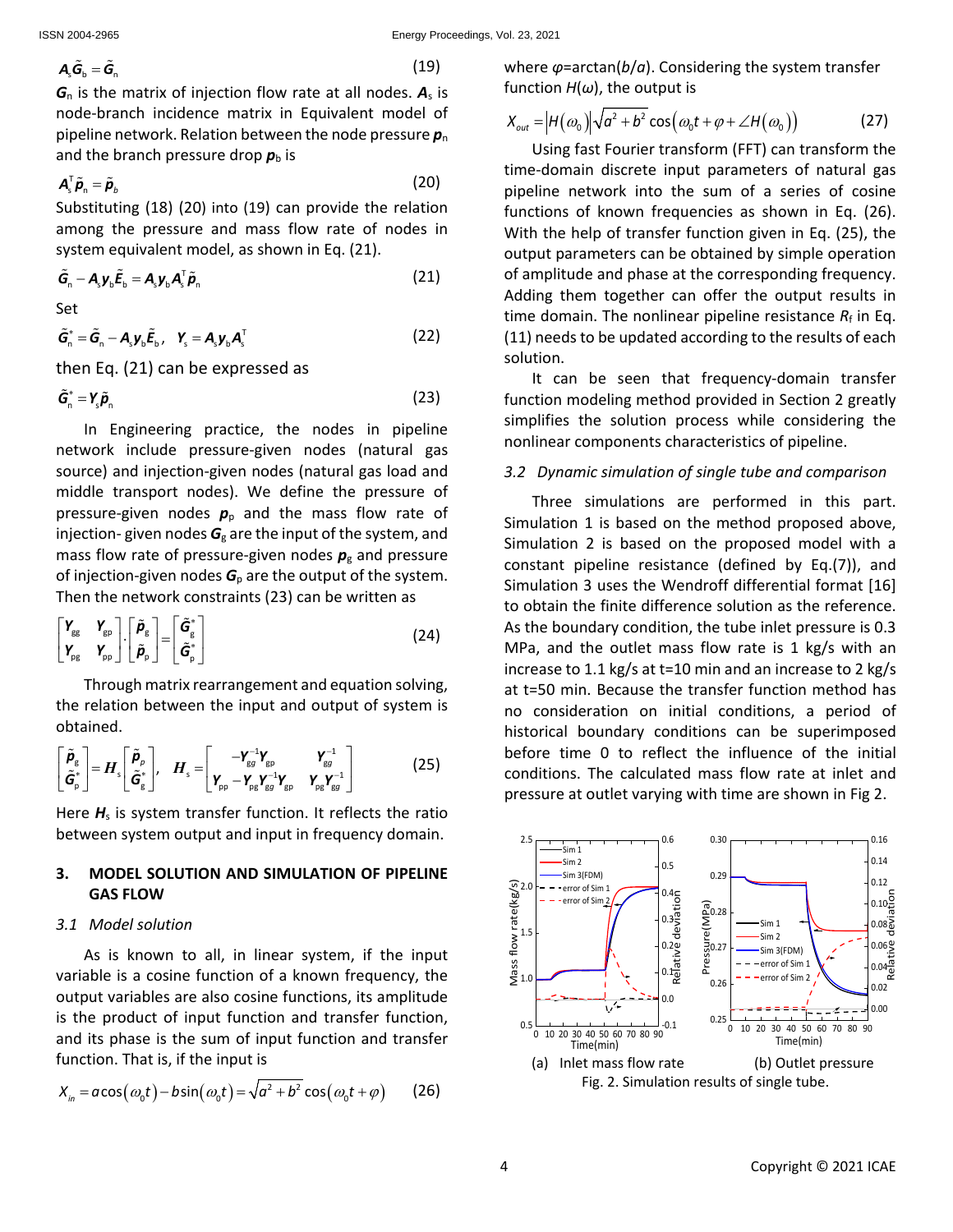Comparison between the results of Simulation 1 and 3 verify the accuracy of the model and simulation method proposed in this work. Especially, the results at 50 min to 90 min indicates that the method can still maintain high accuracy when the gas velocity changes greatly. While at 50 min to 90 min, there is an obvious difference between result of Simulation 2 and 3. It indicates that when there is a relatively large variation of the boundary condition, the linearization method which assumes the coefficient of mass flow rate (i.e., resistance) in PDE is constant will bring great simulation errors.

#### *3.3 Dynamic simulation of pipeline network*

Simulation about pipeline network shown in Fig.3 is conducted in this part. The friction coefficient of each pipeline is 0.1, and the pressure rise in compressor is 0.2 MPa. The results are given in Fig.4.





Compared with the result using FDM [17] (the dash lines in Fig.4), the method proposed in this paper still keep high accuracy in simulation of pipeline network. However, the simulation using the method in this work takes only 2.8 s, while the simulation of FMD (time step 10 s and space step 1.25 km) needs 221.5 s in the same MATLAB simulation environment. It shows that the method proposed in this work has faster calculation speed and better calculation efficiency with the accuracy ensured.



# **4. PIPELINE LEAKAGE LOCATION**

#### *4.1 Leakage location model*

At the leakage point, following assumptions [1] are made.

- 1) Since the leakage occurs in the vertical direction, the momentum change caused by the leakage in the horizontal direction can be ignored.
- 2) The leakage rate at the leakage point is constant in time.

Then the leakage rate can be considered as a gas load with constant leakage rate at the location point. From Fig.5 it can be seen that the leakage changes the pipeline network topology to a new one.

The leakage location problem can be described by an optimization problem

$$
\min J(\boldsymbol{X}) = \sum_{i=1}^{f} [\boldsymbol{z}_i - \boldsymbol{X}_i]^T \boldsymbol{W}_i^{-1} [\boldsymbol{z}_i - \boldsymbol{X}_i]
$$
\n
$$
\text{s.t. equation(25) and(27)} \tag{28}
$$

*z* is measured value, *X* is simulation value, and *I <sup>t</sup>* is the sum of the number of time *i*. The element of  $W_i^1$  is the weight of each measurement. In this work, genetic algorithm is used to optimize this problem.

#### *4.2 Single tube leakage location*



Fig. 5. Pipeline leakage model.

Fig.5(a) is the diagram of a leaking pipeline, its equivalent pipeline network model is shown in Fig.5(b). Assuming that the inlet pressure is 0.3 MPa, the outlet mass flow rate is 1.2 kg/s before leakage occurs, and the measured value of outlet pressure is the curve in Fig.6. Solving the leakage model using genetic algorithm offers the leakage location is 90.146% of the pipe length (60 km), and the error relative to the preset leakage location (90%) is 0.146%. The leakage rate is 0.4 kg/s which is equal to the supposed value. The case verifies accuracy of the leakage location method based on the transfer function model.



Fig. 6. Supposed measured value of tube outlet pressure